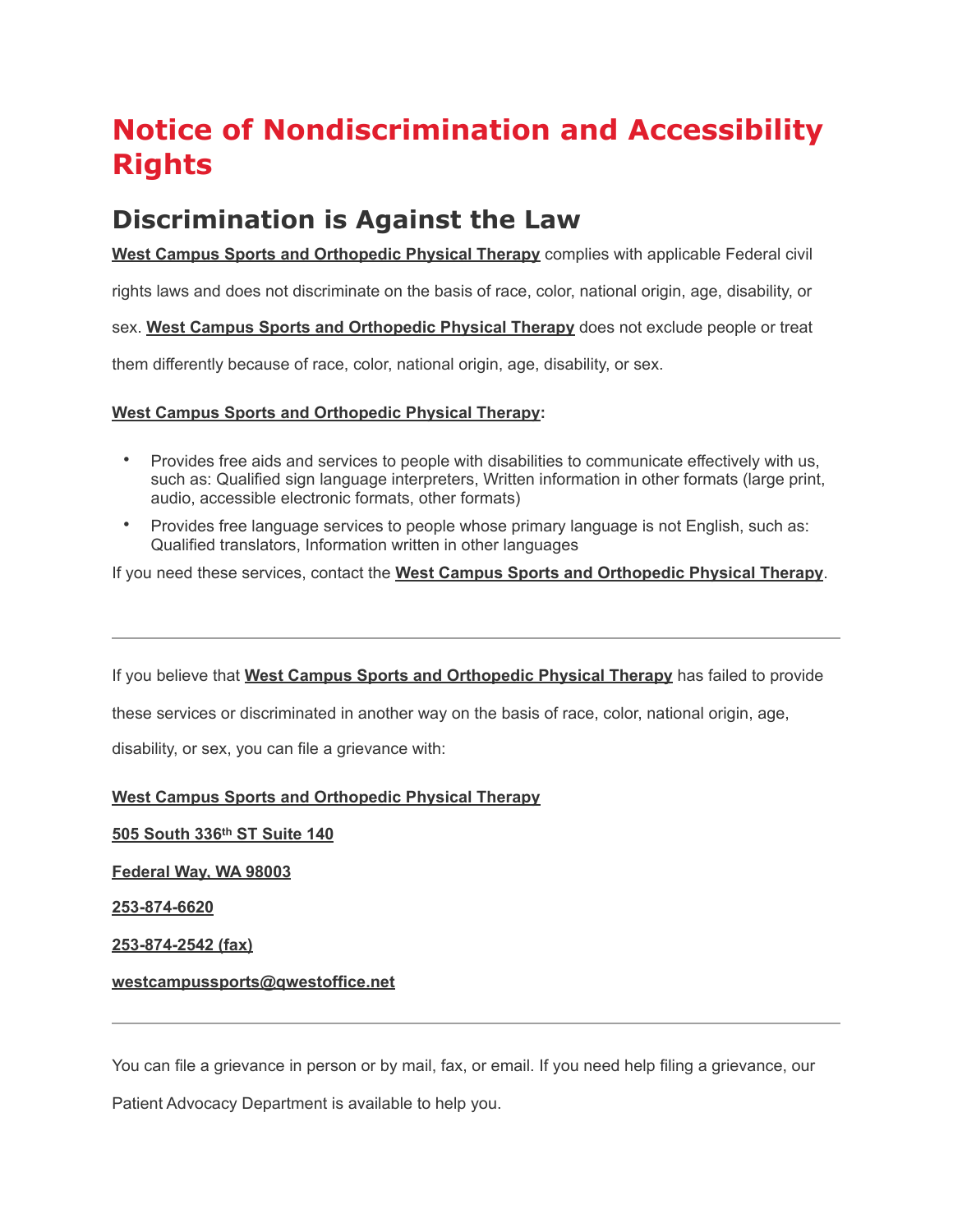You can also file a civil rights complaint with the U.S. Department of Health and Human Services, Office for Civil Rights, electronically through the Office for Civil Rights Complaint Portal, available at <https://ocrportal.hhs.gov/ocr/portal/lobby.jsf>, or by mail or phone at:

U.S. Department of Health and Human Services 200 Independence Avenue, SW Room 509F, HHH Building Washington, D.C. 20201 1-800-368-1019 or 800-537-7697 (TDD)

Complaint forms are available at: [http://www.hhs.gov/ocr/office/file/index.html.](http://www.hhs.gov/ocr/office/file/index.html)

**Spanish:** ATENCIÓN: si habla español, tiene a su disposición servicios gratuitos de asistencia lingüística. Llame al **253-874-6620**.

**Chinese:** 注意:如果您使⽤繁體中⽂, 您可以免費獲得語⾔援助服務. 請致電 **253-874-6620** 

**Vietnamese:** CHÚ Ý: Nếu bạn nói Tiếng Việt, có các dịch vụ hỗ trợ ngôn ngữ miễn phí dành cho bạn. Gọi số **253-874-6620**.

**Tagalog:** PAUNAWA: Kung nagsasalita ka ng Tagalog, maaari kang gumamit ng mga serbisyo ng tulong sa wika nang walang bayad. Tumawag sa **253-874-6620.** 

**Korean:** 주의: 한국어를 사용하시는 경우, 언어 지원 서비스를 무료로 이용하실 수 있습니다

. **253-874-6620** 번으로 전화해 주십시오.

**Russian:** ВНИМАНИЕ: Если вы говорите на русском языке, то вам доступны бесплатные услуги перевода. Звоните **253-874-6620**.

**Armenian:** ՈՒՇԱԴՐՈՒԹՅՈՒՆ՝ Եթե խոսում եք հայերեն, ապա ձեզ անվճար կարող են տրամադրվել լեզվական աջակցու**թյան ծառայություններ: Զանգա**հարեք 253-874-6620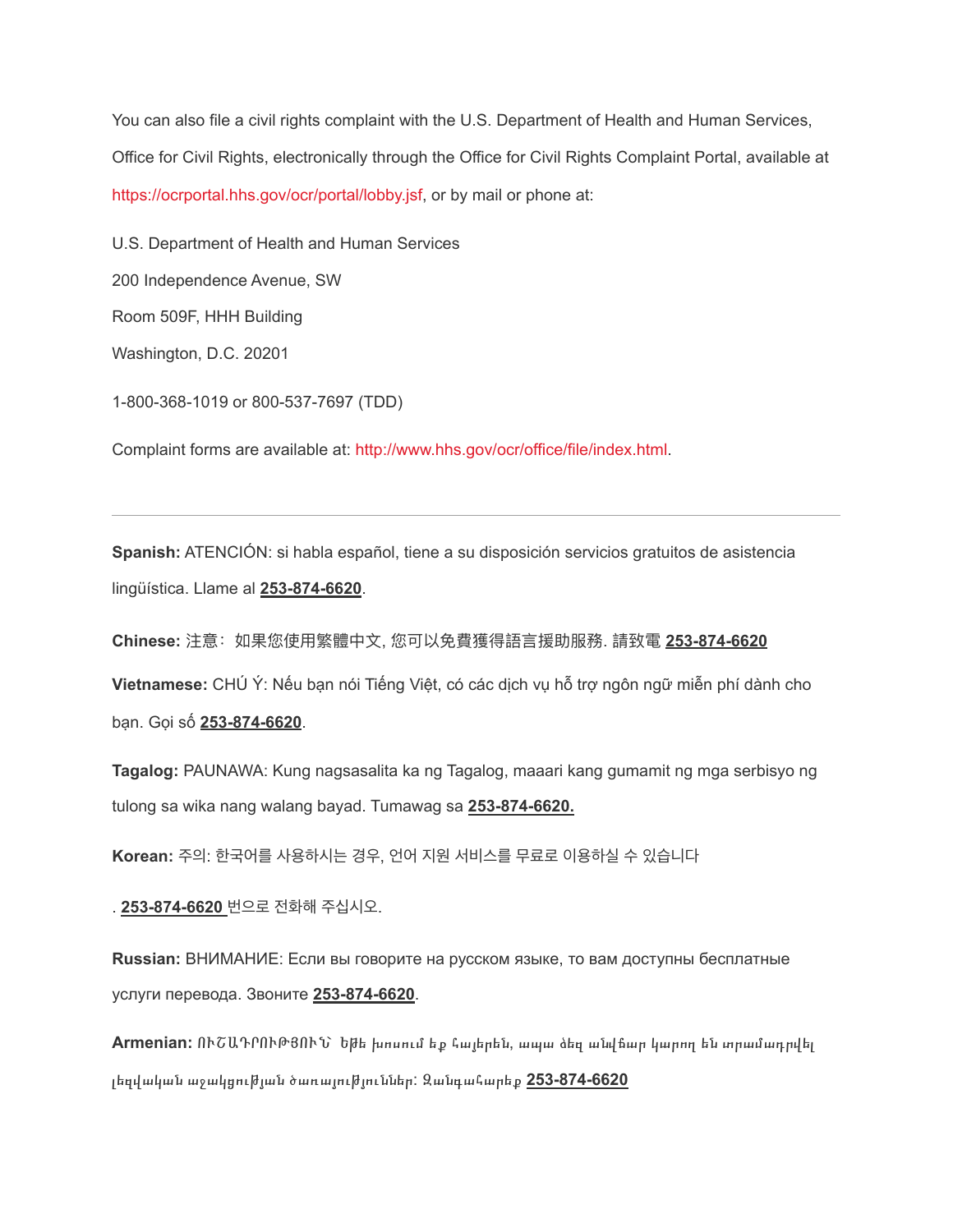**Arabic:**

ملحوظة: إذا كنت تتحدث اذكر اللغة، فإن خدمات المساعدة اللغویة تتوافر لك بالمجان. اتصل برقم

#### **253-874-6620**

رقم ھاتف الصم والبكم:

**Persian (Farsi):**

توجھ: اگر بھ زبان فارسی گفتگو می کنید، تسھیلات زبانی بصورت رایگان برای شما فراھم می باشد. با

.تماس بگیرید **253-874-6620**

**Japanese: 注意事項: 日本語を話される場合、無料の言語支援をご利用いただけます253-874-6620** まで、お電話にてご連絡ください.

**Punjabi:** ਧਿਆਨ ਦਿਓ: ਜੇ ਤਸੀਂ ਪੰਜਾਬੀ ਬੋਲਦੇ ਹੋ, ਤਾਂ ਭਾਸ਼ਾ ਵਿੱਚ ਸਹਾਇਤਾ ਸੇਵਾ ਤਹਾਡੇ ਲਈ ਮਫਤ ਉਪਲਬਧ ਹੈ।

253-874-6620 'ਤੇ ਕਾਲ ਕਰੋ।

**Mon-Khmer, Cambodian:** ប្រយំត្ន៖ បើសិនជាអ្នកនិយាយ ភាសាខ្មែរ, សេវាជំនួយផ្នែកភាសា ដោយមិនគិតឈ្នួល គឺ

អាចមានសំរាប់ឋំរើអ្នក។ ចូរ ទូរសំពូ 253-874-6620 ។

Hindi: ध्यान दें: यदि आप हिंदी बोलते हैं तो आपके लिए मुफ्त में भाषा सहायता सेवाएं उपलब्ध हैं।

**253-874-6620** पर कॉल करे।

**Hmong:** LUS CEEV: Yog tias koj hais lus Hmoob, cov kev pab txog lus, muaj kev pab dawb rau koj. Hu rau **253-874-6620**.

**Thai:** เรยน: ถาคณพดภาษาไทยคณสามารถใชบรการชวยเหลอทางภาษาไดฟร โทร **253-874-6620** 

**German:** ACHTUNG: Wenn Sie Deutsch sprechen, stehen Ihnen kostenlos sprachliche Hilfsdienstleistungen zur Verfügung. Rufnummer: **253-874-6620**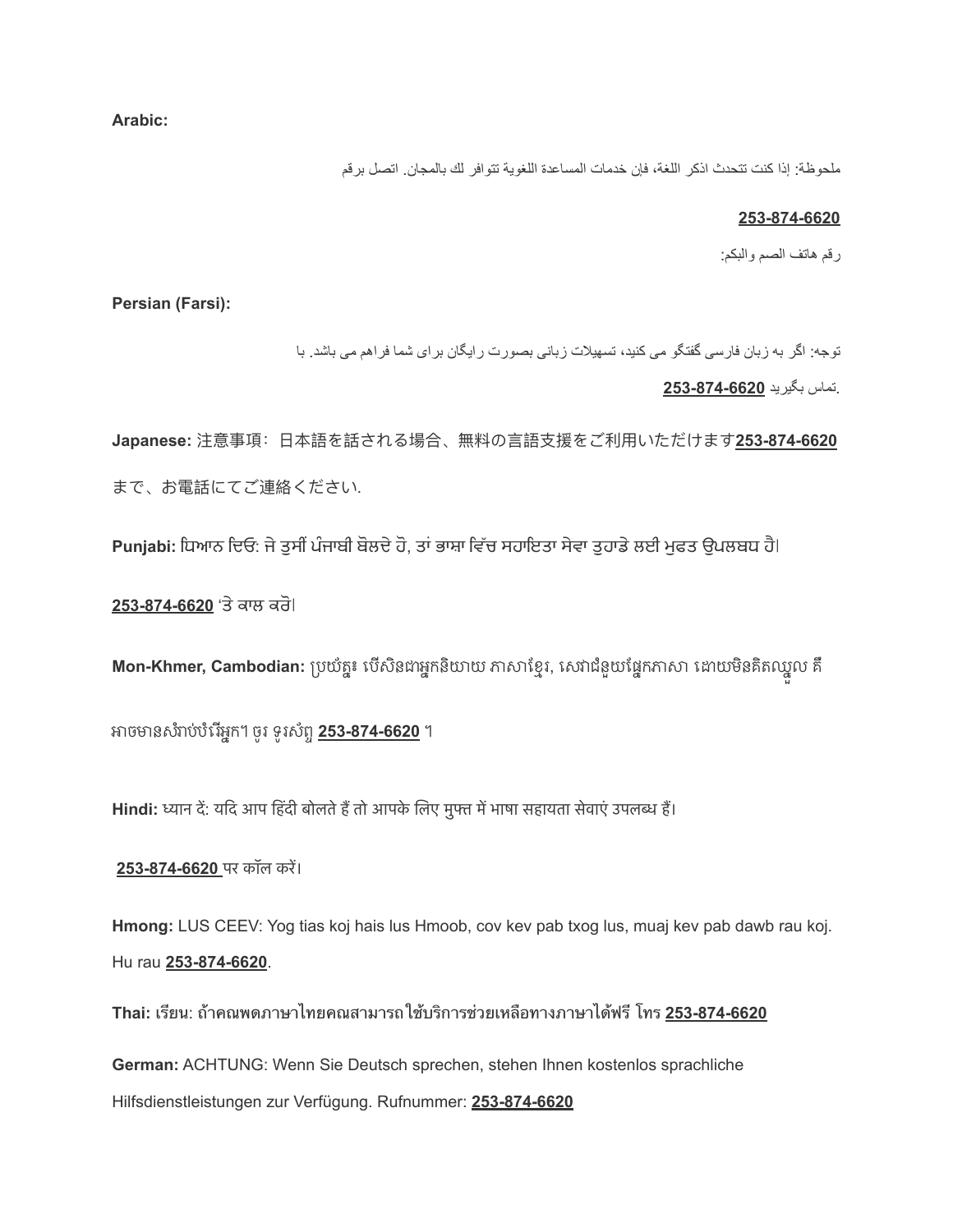**Urdu:**

. خبردار: اگر آپ اردو بولتے ہیں، تو آپ کو زبان کی مدد کی خدمات مفت میں دستیاب ہیں ۔ کال کریں **253-874-6620 Ukrainian:** УВАГА! Якщо ви розмовляєте українською мовою, ви можете звернутися до безкоштовної служби мовної підтримки. Телефонуйте за номером **253-874-6620** 

**French:** ATTENTION: Si vous parlez français, des services d'aide linguistique vous sont proposés gratuitement. Appelez le **253-874-6620**.

Laotian: ໂປດຊາບ: ຖ້ າວ່ າ ທ່ ານເວ້ າພາສາ ລາວ, ການບິລການຊ່ ວຍເຫຼ ອດ້ ານພາສາ, ໂດຍ່ບເສັ ງຄ່ າ, ແມ່ ນມພ້ ອມໃຫ້ ທ່

## ານ. ໂທຣ **253-874-6620**.

Gujarati: સુચના: જો તમે ગુજરાતી બોલતા હો, તો નિ:શુલ્ક ભાષા સહાય સેવાઓ તમારા માટે ઉપલબ્ધ છે. ફોન કરો

#### **253-874-6620**.

**Cushite (Oromo):** XIYYEEFFANNAA: Afaan dubbattu Oroomiffa, tajaajila gargaarsa afaanii, kanfaltiidhaan ala, ni argama. Bilbilaa **253-874-6620**.

**Amharic:** ማስታወሻ: የሚናገሩት ቋንቋ ኣማርኛ ከሆነ የትርጉም እርዳታ ድርጅቶች፣ በነጻ ሊያግዝዎት ተዘጋጀተዋል፡ ወደ ሚከተለው ቁጥር ይደውሉ **253-874-6620**.

**Romanian:** ATENȚIE: Dacă vorbiți limba română, vă stau la dispoziție servicii de asistență lingvistică, gratuit. Sunați la **253-874-6620**.

**Samoan:** MO LOU SILAFIA: Afai e te tautala Gagana fa\'a Sāmoa, o loo iai auaunaga fesoasoan, e fai fua e leai se totogi, mo oe, Telefoni mai: **253-874-6620** 

**Ilocano:** Nu saritaem ti Ilocano, ti serbisyo para ti baddang ti lengguahe nga awanan bayadna, ket sidadaan para kenyam. Awagan ti **253-874-6620**.

**Italian:** ATTENZIONE: In caso la lingua parlata sia l'italiano, sono disponibili servizi di assistenza linguistica gratuiti. Chiamare il numero **253-874-6620.** 

**Polish:** UWAGA: Jeżeli mówisz po polsku, możesz skorzystać z bezpłatnej pomocy językowej. Zadzwoń pod numer **253-874-6620**.